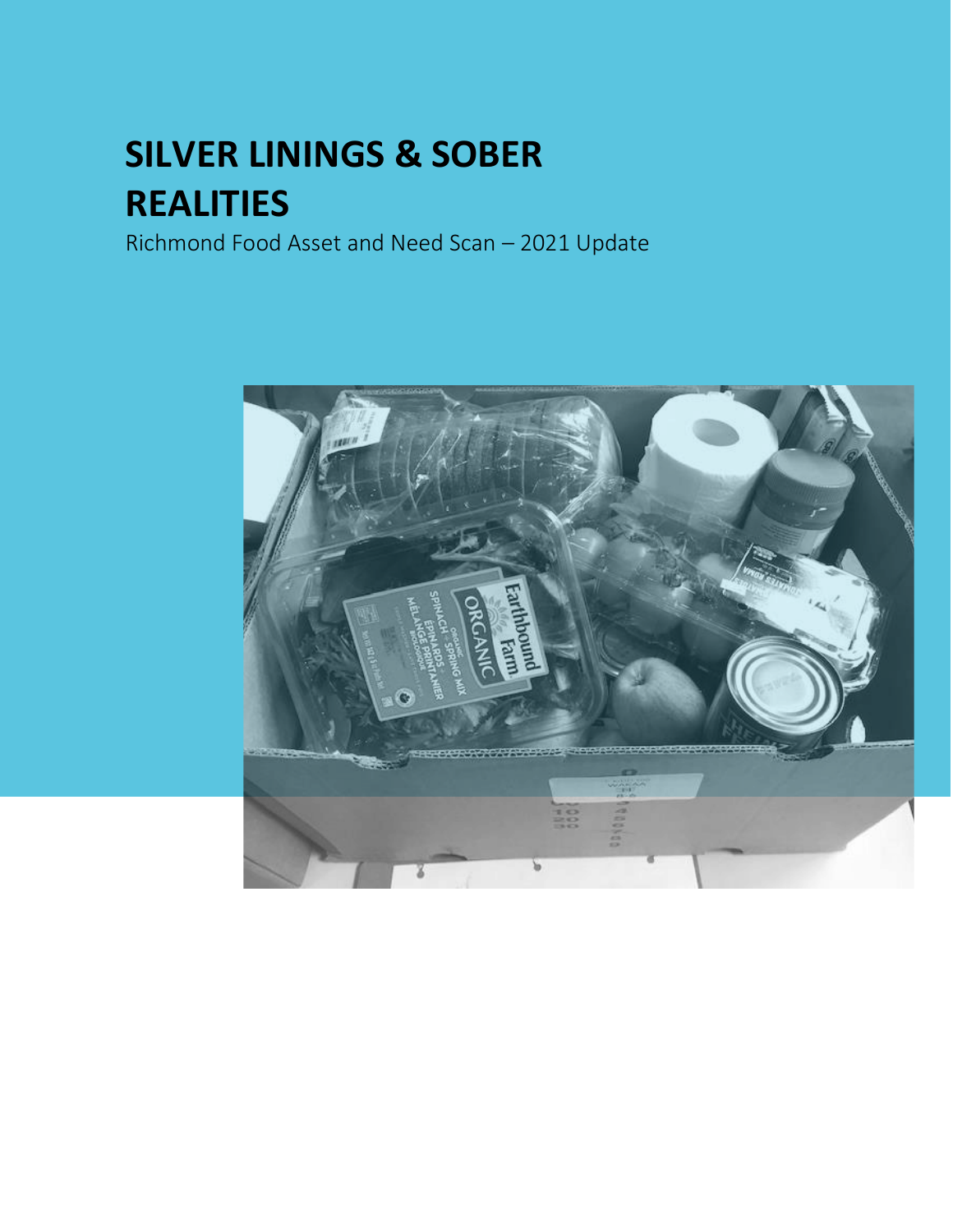### Silver Linings and Sober Realities – A Richmond Food Asset and Need Scan (2021)

September 2021

Authors: Karen Giesbrecht, RD, MA Savannah Tuck, Urban Bounty Summer Intern

This project was undertaken in collaboration with Urban Bounty, Union Gospel Mission, the Richmond Food Aid Delivery Coalition, and the Richmond Food Bank Society. The goal of this project was to assess the current state of food access, needs, key stakeholders and gaps, and changes since the 2020 report *Food Brings Community*.

#### Acknowledgements:

Thank-you to these individuals and organizations for their input, commitment, and guidance: Urban Bounty (Formerly Richmond Food Security Society), Kehila Society, St. Alban's Anglican Church, Church On Five, Gilmore Park United Church, Richmond Baptist Church, St. Joseph's the Worker Catholic Parish, Brighouse United Church, The Richmond Foodbank Society, South Arm United Church, Richmond Poverty Reduction Coalition, Richmond Food Aid Delivery Committee, Planted Community Food Network, Union Gospel Mission, and those who lead community meals and other supportive programs in Richmond, BC.

We would like to acknowledge that we live, work, learn, and play on the traditional, ancestral, and unceded territories of the šx<sup>w</sup>məθk<sup>w</sup>əýəma<sup>3</sup>ł təməx<sup>w</sup> (Musqueam), S'ólh Téméxw (Stó:lō), Kwantlen, Stz'uminus, and sc awa θenaλ tamax<sup>w</sup> (Tsawwassen) Peoples.

*We humbly and gratefully make this acknowledgement to pay our profound respects to the hosts of this land, for their stewardship for time immemorial, and to remind ourselves of the history and present-day implications to our society as a whole.*

For clarification or suggestions about this work, please contact [churchrelations@ugm.ca](mailto:churchrelations@ugm.ca) or [director@richmondfoodsecurity.org.](mailto:director@richmondfoodsecurity.org)







This work is licensed under the Creative Commons Attribution-NonCommercial-ShareAlike 4.0 International License. To view a copy of this license, visi[t http://creativecommons.org/licenses/by-nc-sa/4.0/](http://creativecommons.org/licenses/by-nc-sa/4.0/) or send a letter to Creative Commons, PO Box 1866, Mountain View, CA 94042, USA.

**Updated**: September 21, 2021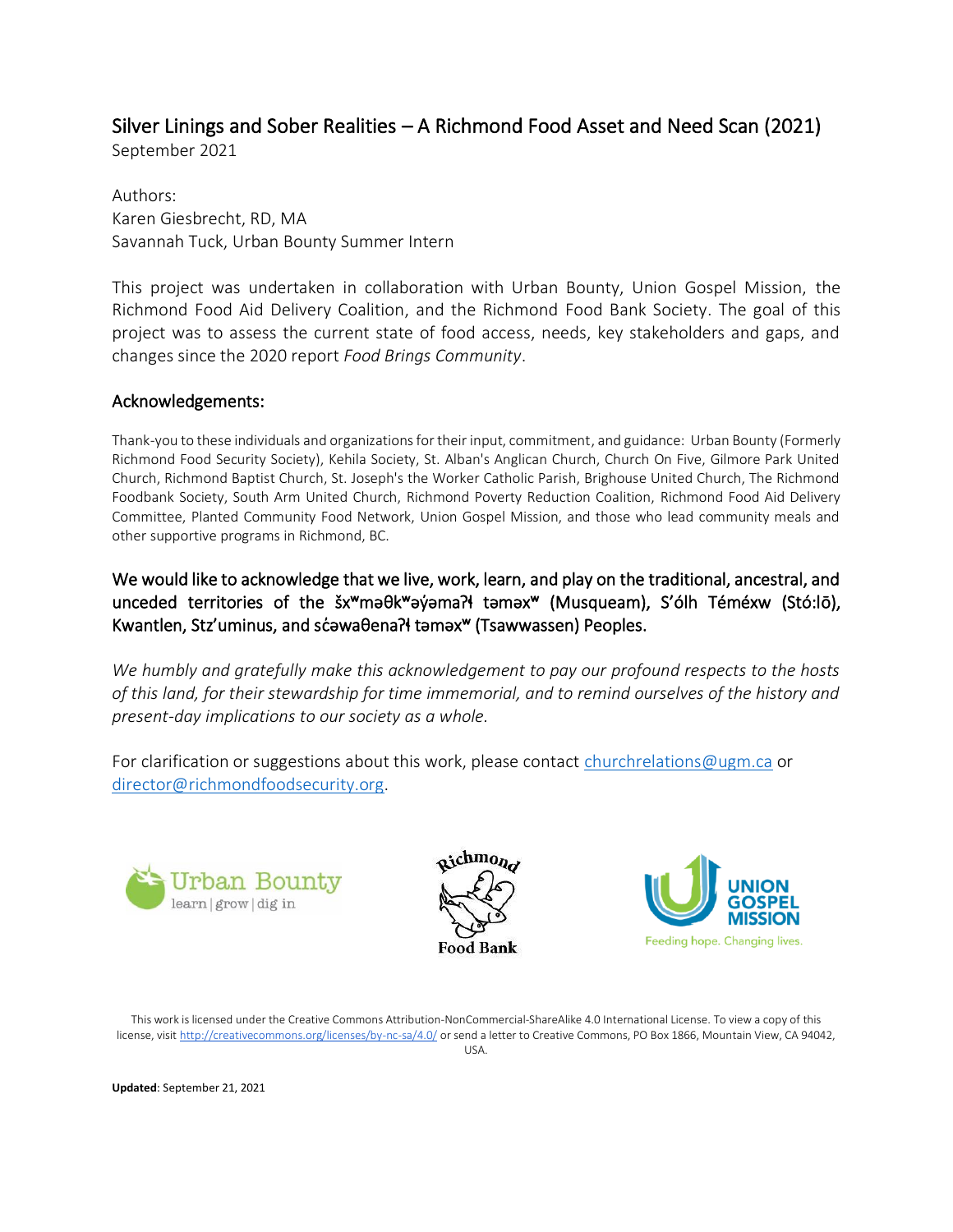# TABLE OF CONTENTS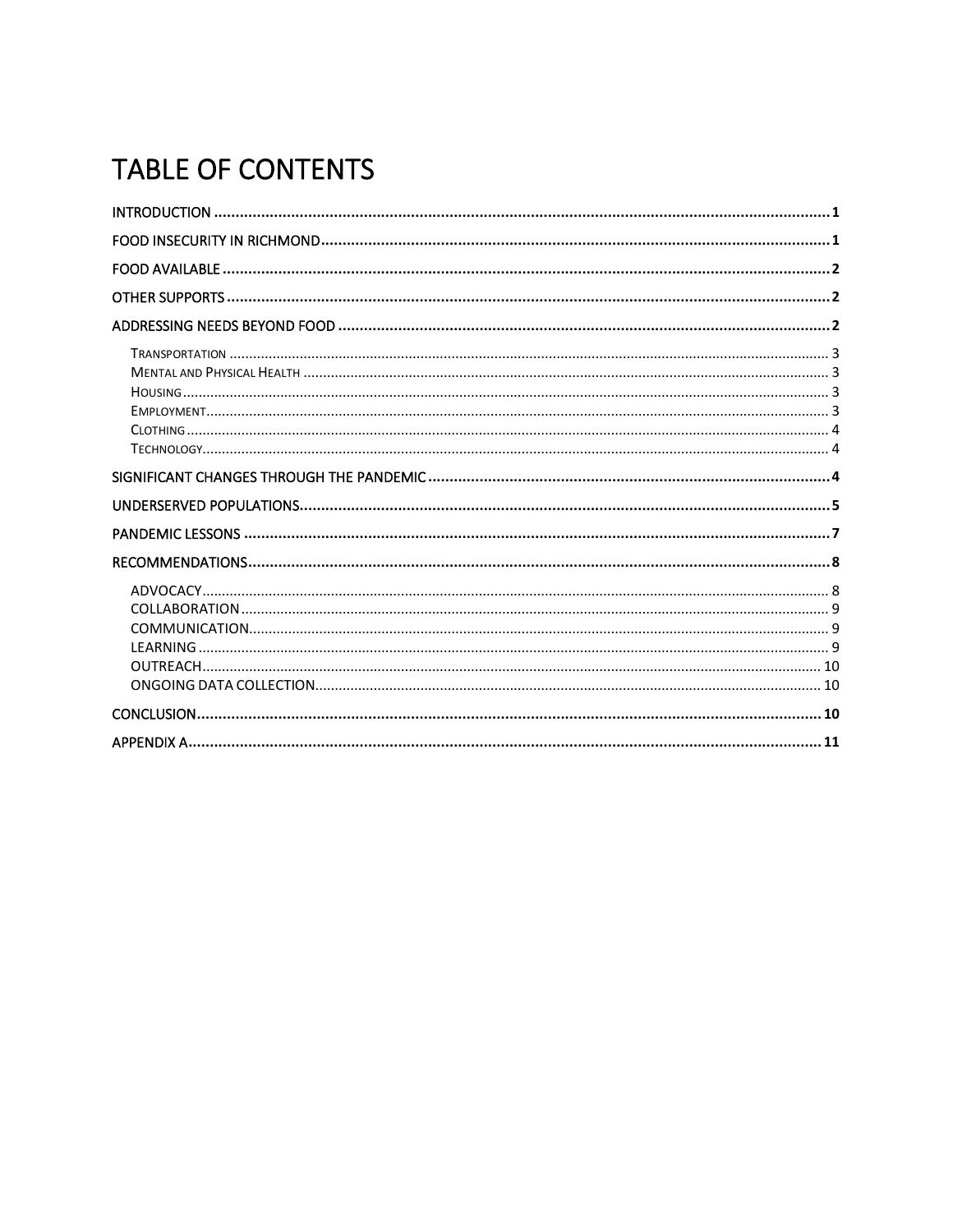# <span id="page-3-0"></span>INTRODUCTION

*"Not Much. A church stops by once a week, or so,"* 

This was the response from someone living in a vehicle in central Richmond, when an outreach worker asked where he finds food. We all know what it feels like to be hungry, though we may not have experienced the challenges of chronic under-nutrition. And we know, or can imagine, the desperation that comes from feeling unseen and unable to live securely.

With the unpredictable nature of the pandemic, we continue to see significant shifts in the needs of vulnerable individuals and supports available to them, and thus, there was a need to update the [2020 Richmond Food Access Report.](https://www.richmondfoodsecurity.org/wp-content/uploads/2020/08/Richmond-Community-Food-Access-Report-1-1.pdf) This report highlights the rich and compassionate network of food shared with individuals on the margins in Richmond, and shows that there is much more to do. Evidence tells us that food programs do not end hunger - only an adequate income will do that<sup>1</sup>. Still, every shared meal, every bag of groceries, and every connection matters as we work alongside both our vulnerable neighbours, and those with the power to influence the policies, budgets, and systems that reduce and eventually eliminate food insecurity and other poverty related challenges.

It will be some time before we understand the full impact of the COVID-19 pandemic, but already we know that on top of those already struggling, nearly half of Canadians residents felt the impact of COVID-19 on their ability to meet financial obligations and essential needs.<sup>2</sup> We were all negatively affected by the uncertainty and evolving restrictions, and we also saw some unprecedented collaboration and generosity. As one program coordinator said, it has been a season of *sober realities and silver linings.*

### <span id="page-3-1"></span>FOOD INSECURITY IN RICHMOND

The 2020 BC Centre for Disease Control *COVID-19 SPEAK Survey* revealed that 20.1% of Richmond residents were concerned about food security. This is a significant increase from the 6.3% of Richmond residents who were found to be food insecure from the *My Health My Community* 

<sup>1</sup> Tarasuk V, Mitchell A. (2020) Household food insecurity in Canada, 2017-18. Toronto: Research to identify policy options to reduce food insecurity (PROOF). Retrieved from<https://proof.utoronto.ca/>

<sup>&</sup>lt;sup>2</sup> Men F, Tarasuk V. Food insecurity amid the COVID-19 pandemic: food charity, government assistance and employment. Canadian Public Policy 2021; Published online. Available from: [https://www.utpjournals.press/doi/abs/10.3138/cpp.2021-001.](https://www.utpjournals.press/doi/abs/10.3138/cpp.2021-001)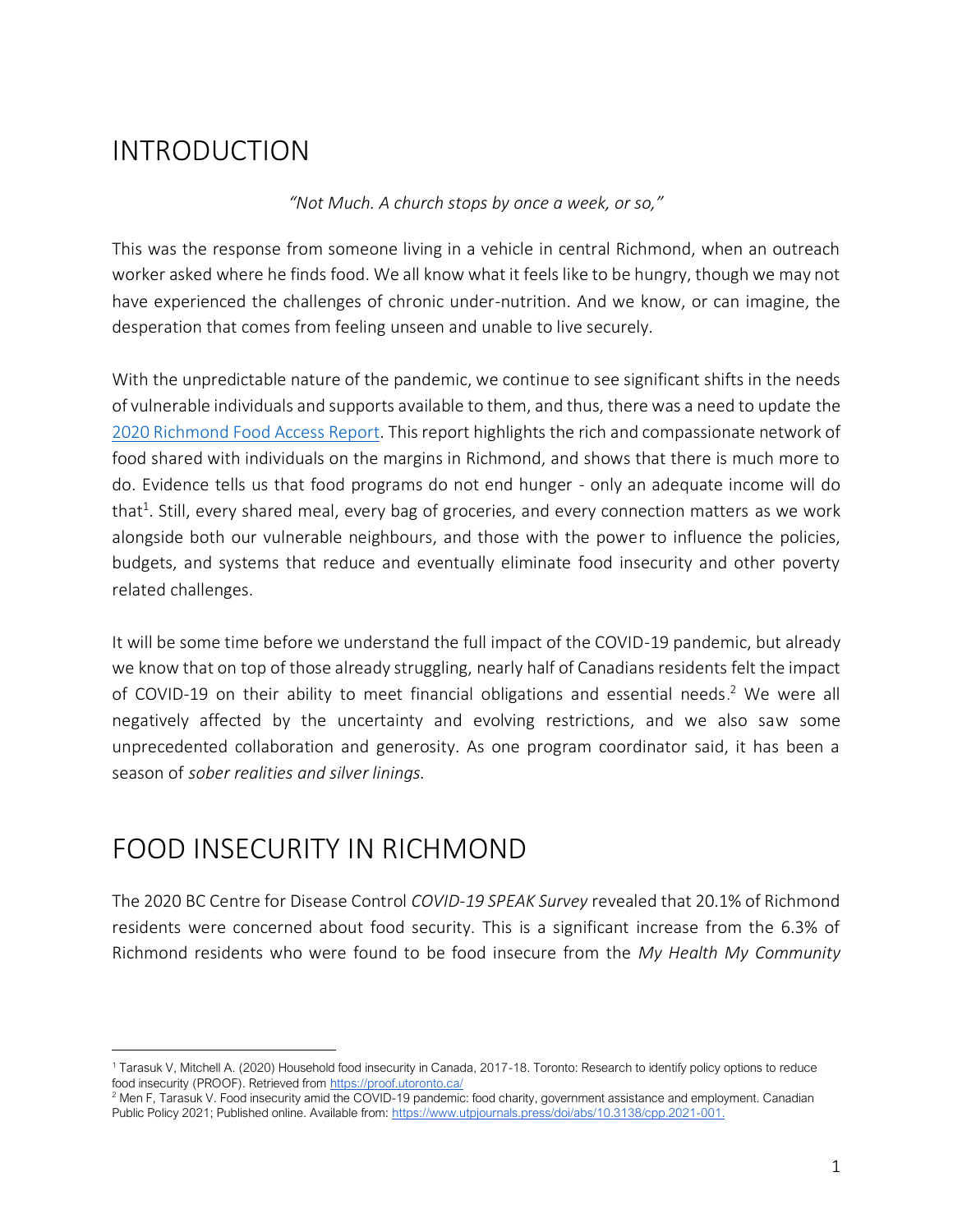*Survey*, <sup>3</sup> conducted by Vancouver Coastal Health in 2013. Results from round two of the COVID-19 SPEAK survey are expected to be published before the end of 2021. 4

# <span id="page-4-0"></span>FOOD AVAILABLE

Most food programs assessed in this review affirmed that the need for assistance had grown over the past year, and programs are at capacity. Still, there is a desire and commitment to not turn anyone away who is in need of food and support. The Richmond Food Bank and Food Aid Delivery Coalition have been tracking the available food in order for member organizations to be aware of other supports and assess how well others are doing. Members of the Food Aid Delivery Coalition distribute about 3500 meals on average each week.

The chart in Appendix A does not capture all food supports, but does give an indication of what is available in Richmond each week.

# <span id="page-4-1"></span>OTHER SUPPORTS

As well as these regular supports, there are some smaller partnerships where churches, community groups, and other caring neighbours provide meals for supportive organizations on special occasions like Thanksgiving, Christmas, and Easter, or made and delivered meals to the organizations to distribute. These cannot all be captured, but do add up to a significant measure of support in Richmond.

### <span id="page-4-2"></span>ADDRESSING NEEDS BEYOND FOOD

While this report focuses on food provision, we know that most food program guests visit multiple supports as individuals see access to enough food, secure housing, as well as labour, financial, and health services.

Food programs are a place of connection, where we can help our vulnerable neighbours connect to services like:

<sup>3</sup> https://myhealthmycommunity.org/community-profile/richmond/

<sup>4</sup> BCCDC, "Richmond Region Economic Impacts," *BC COVID-19 SPEAK Survey*, last updated December 3, 2020, https://public.tableau.com/app/profile/bccdc/viz/BCCOVID-19SPEAKSurvey/BCCOVID-19SPEAKresults.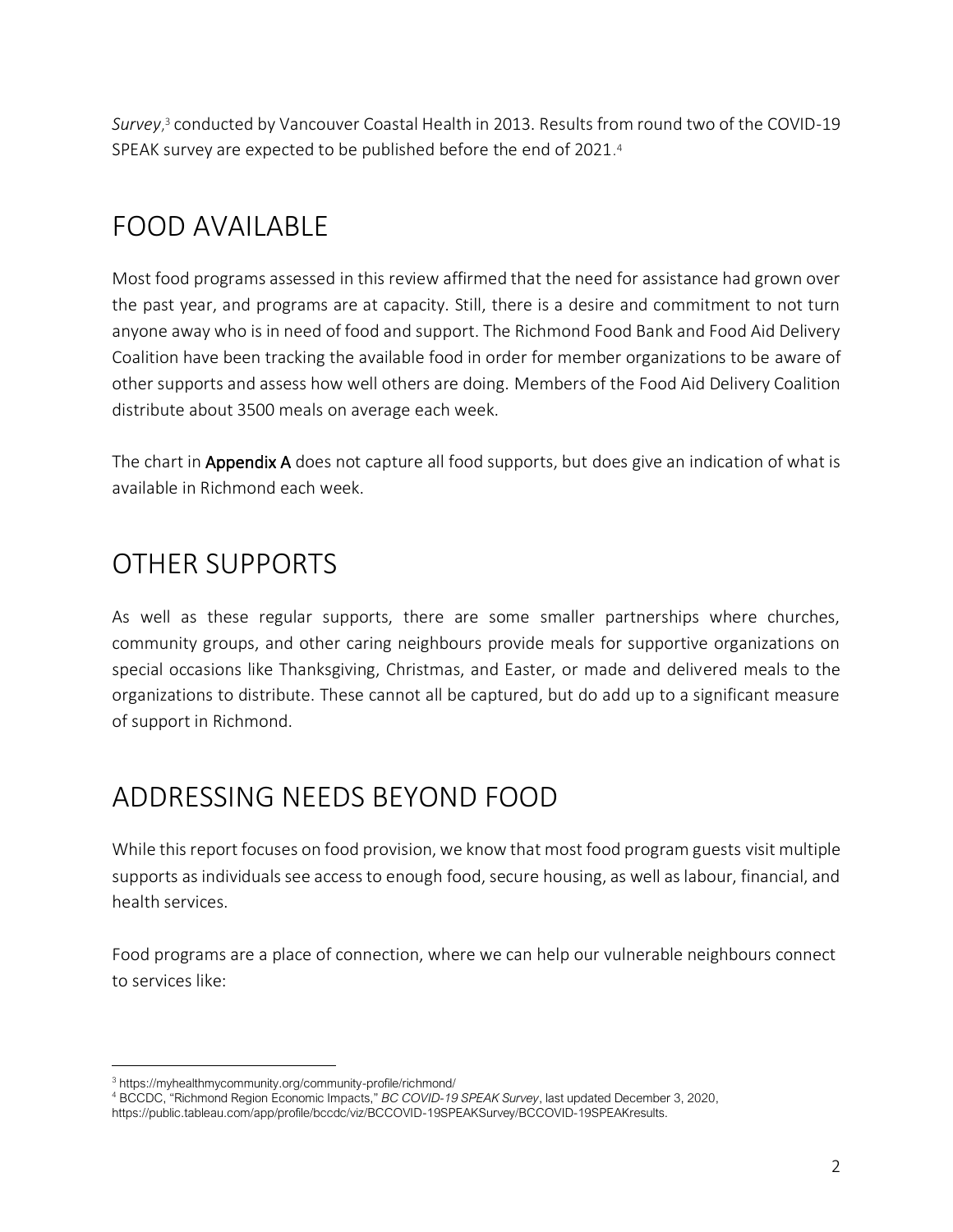### <span id="page-5-0"></span>**Transportation**

- Transportation can be a barrier to accessing community meals or impede one's ability to take home larger food hampers.
- In particular, there is no program for car repair services to support those living in vehicles. These individuals are eligible for housing subsidies, but these funds cannot be used towards car repairs - this fall outside of service providers mandates. There needs to be more responsiveness for this group.

### <span id="page-5-1"></span>**Mental and Physical Health**

- People are wanting to talk but volunteers at meals are limited in their capacity as they are not trained in counselling, etc.
- The number of people living in poverty and experiencing poor mental health compounds. The "wearing down" of living in poverty that individuals experience has consequences for both mental and physical wellness. These people need support.
- Providing health services and information services are something that would like to be able to provide post-COVID.
- Inviting other services to community meals is important (public librarian, CHIMO, translators for Mandarin and Cantonese, pastoral care for guests and volunteers but cognizant of line between pastoral and referral).

#### <span id="page-5-2"></span>**Housing**

- Other household items and cleaning supplies are needed, specifically during the pandemic (dish soap, hand sanitizer, etc.) to help reduce the financial burden.
- Some requests about shelters.

### <span id="page-5-3"></span>**Employment**

• Individuals who had lost their jobs as a result of COVID driven business closures (specifically in the hospitality sector).





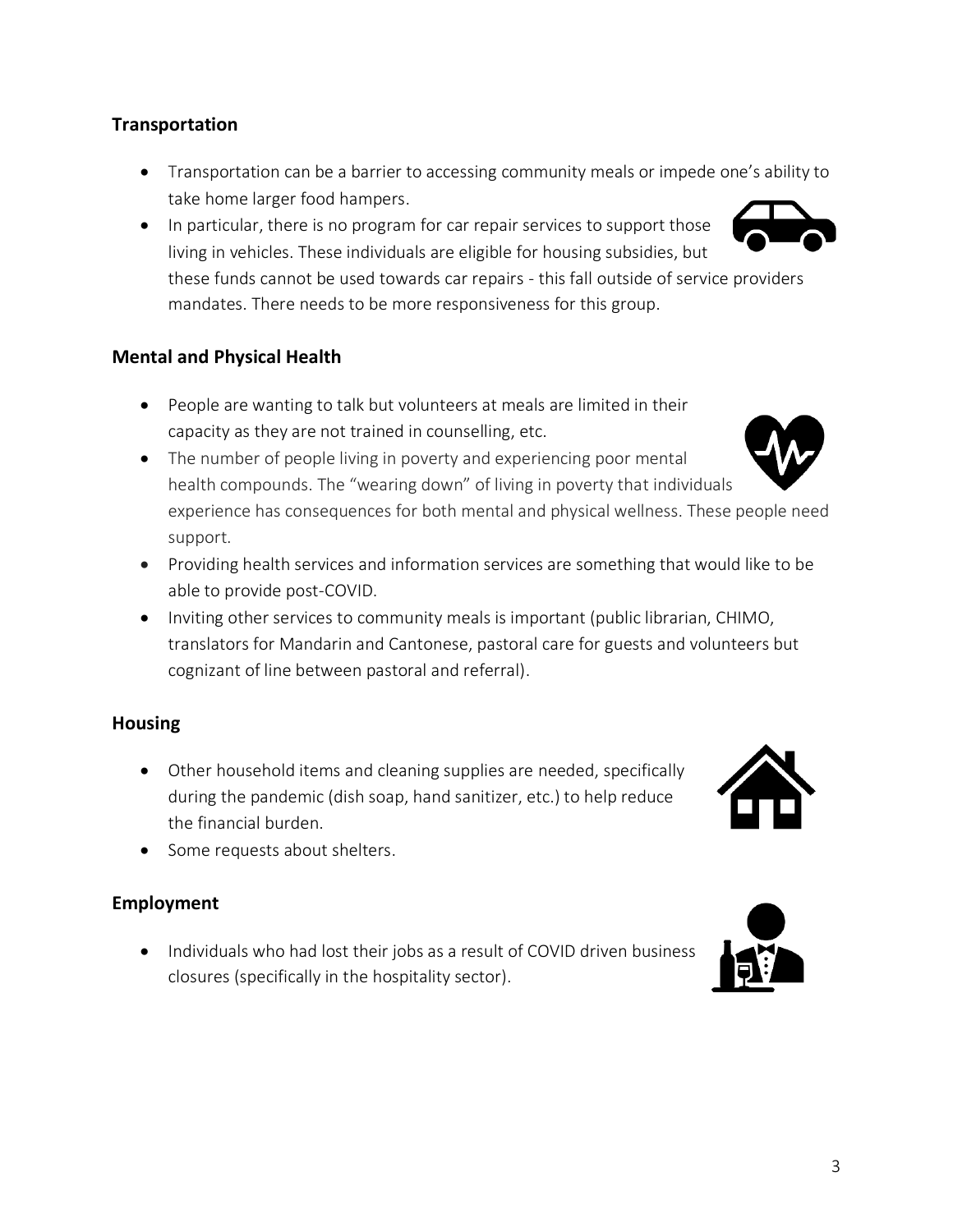#### <span id="page-6-0"></span>**Clothing**

• Access to clothing is another fundamental human right. Thrift stores provide low-income individuals with access to clothing. Richmond Family Place thrift store also provides clothing free of charge to guests referred to the agency by partners.

#### <span id="page-6-1"></span>**Technology**

- We had already been moving towards more technology, but the pandemic increased our capacity for and reliance on virtual tools (including work meetings, healthcare appointments, AA and other support groups, etc.).
- We must ensure that people have access to the tools needed to engage in existing supports and networks. Some service providers were asked about access to Internet when the library had been closed during the pandemic.

# <span id="page-6-2"></span>SIGNIFICANT CHANGES THROUGH THE PANDEMIC

We had to adapt many of our practices and programs with the changing recommendations through the pandemic, often figuring out best practices together as we've processed the dynamic information that was available. Changes highlighted by service providers included:

- Fewer people are coming to pick up meals than would attend an in-person community meal, likely for several reasons:
	- o Many attend the community meal for the social aspect, rather than basic food needs.
	- o People who rely on food programs usually have compromised health, and felt unsafe (or concerningly uncertain) about coming to a public space.
	- o Income supports (i.e., CERB) helped those who were eligible for programs to meet basic needs.
- At the same time, some programs saw an increase in new participants, indicating a significant number of people who had not needed this kind of support, were newly vulnerable (usually related to loss of income experienced during the pandemic

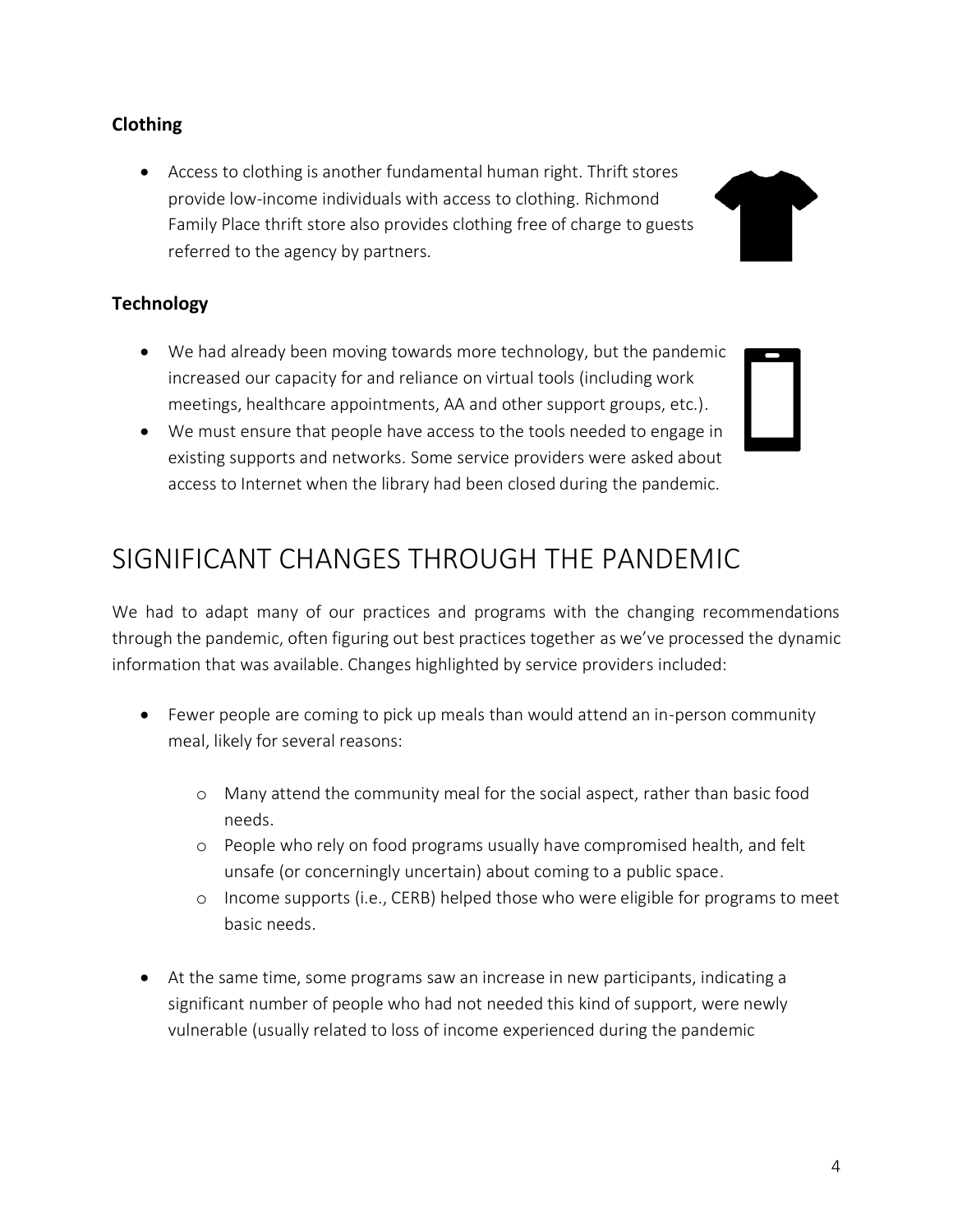- Other support programs in place were halted because of the pandemic (i.e., seniors' gatherings, classes for newcomers, after school programs).
- Fewer children were seen at programs where they would have attended pre-COVID, but more people requested multiple meals or extra food to take home, so they could provide for children and/or elders.
- Partnerships and sharing resources increased significantly between agencies, which took significant time and coordination.

### <span id="page-7-0"></span>UNDERSERVED POPULATIONS

A crisis like the COVID-19 pandemic disproportionately affects vulnerable individuals as many of the existing supports disappeared or changed, and challenges emerged and compounded. We asked service providers who they see as the most underserved populations in Richmond:

Homeless Individuals: people living rough or in vehicles

- A few vegetarians, or those who follow a lactose (dairy) free-diet or pork-free diet.
- Many with poor teeth, so need softer food.
- A few women, who tend to be less open to outreach workers, until trust is built.
- It is risky to leave one's belongings to go to food and support programs.
- A few more young couples noted recently.
- Indigenous individuals the 2020 Metro Vancouver Homeless Count found a 21% increase in the number of people experiencing homelessness from the previous count in 2017. Of these individuals, 21% identified as Indigenous compared to less than 1% of Richmond's overall population.<sup>5</sup>

#### Individuals with Disabilities:

• Continues to be a gap for individuals with disabilities or who are home-bound.

### Seniors:

• Impacted by loneliness and loss of their support networks during the pandemic.

 $5$  City of Richmond, Homelessness Strategy – 2020 Update, (Richmond: City of Richmond, 2020): 6, https://www.richmond.ca/\_\_shared/assets/richmond\_homelessness\_strategy\_2019\_2029\_2020\_update58905.pdf.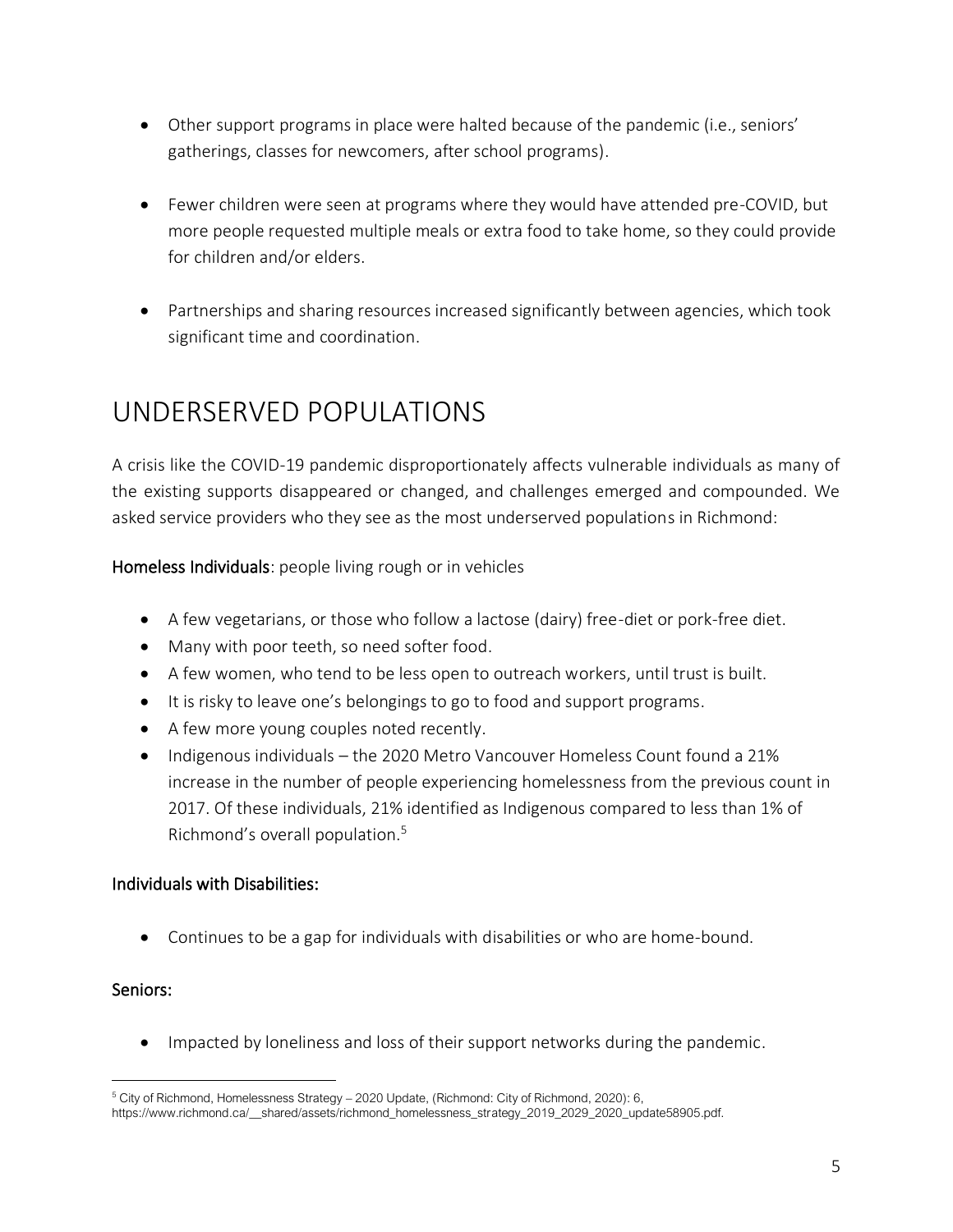• Growing number do not have pension or investments that can meet financial needs, especially as costs increase and CPP/OAS/GIS does not increase at the same rate.

### Individuals with Mental Health Challenges

• Especially when that is paired with inadequate income and social supports.

#### New immigrants and Refugees

- Who are struggling with adequate employment and getting established.
- Language barriers and discrimination make accessing supports challenging.

Vulnerable Women: women in abusive relationships, or without a secure home

- We do not see these women as much in support programs, so we do not design services tailored to meet their needs (for safety and practical needs).
- Some estimates that domestic violence against women increased, given the stress many were under and extended times at home, which would make it even harder for women to access needed supports.

Harm Reduction: very few formal harm reduction services exist in Richmond

- There is much stigma around addiction, which makes seeking support exceptionally challenging.
- Harm reduction is a non-judgemental, non-coercive, evidence-based approach that seeks to reduce the health and social harms associated with substance use.

| Snapshot of a night with the UGM Mobile Mission Van <sup>6</sup> |                             |                                    |  |  |  |  |
|------------------------------------------------------------------|-----------------------------|------------------------------------|--|--|--|--|
| Male Adults: 6                                                   | Refused Service: 2          | Internal Referrals: 1              |  |  |  |  |
| Female Adults: 0                                                 | Meaningful Conversations: 5 | External Referrals: 2 (someone was |  |  |  |  |
| New Contacts: 2                                                  | Care Items Given: 6         | asking about accessing showers)    |  |  |  |  |

For each of these vulnerable populations, services ideally need to be tailored to their needs, ideally including:

<sup>6</sup> <https://www.ugm.ca/services/meals-outreach/>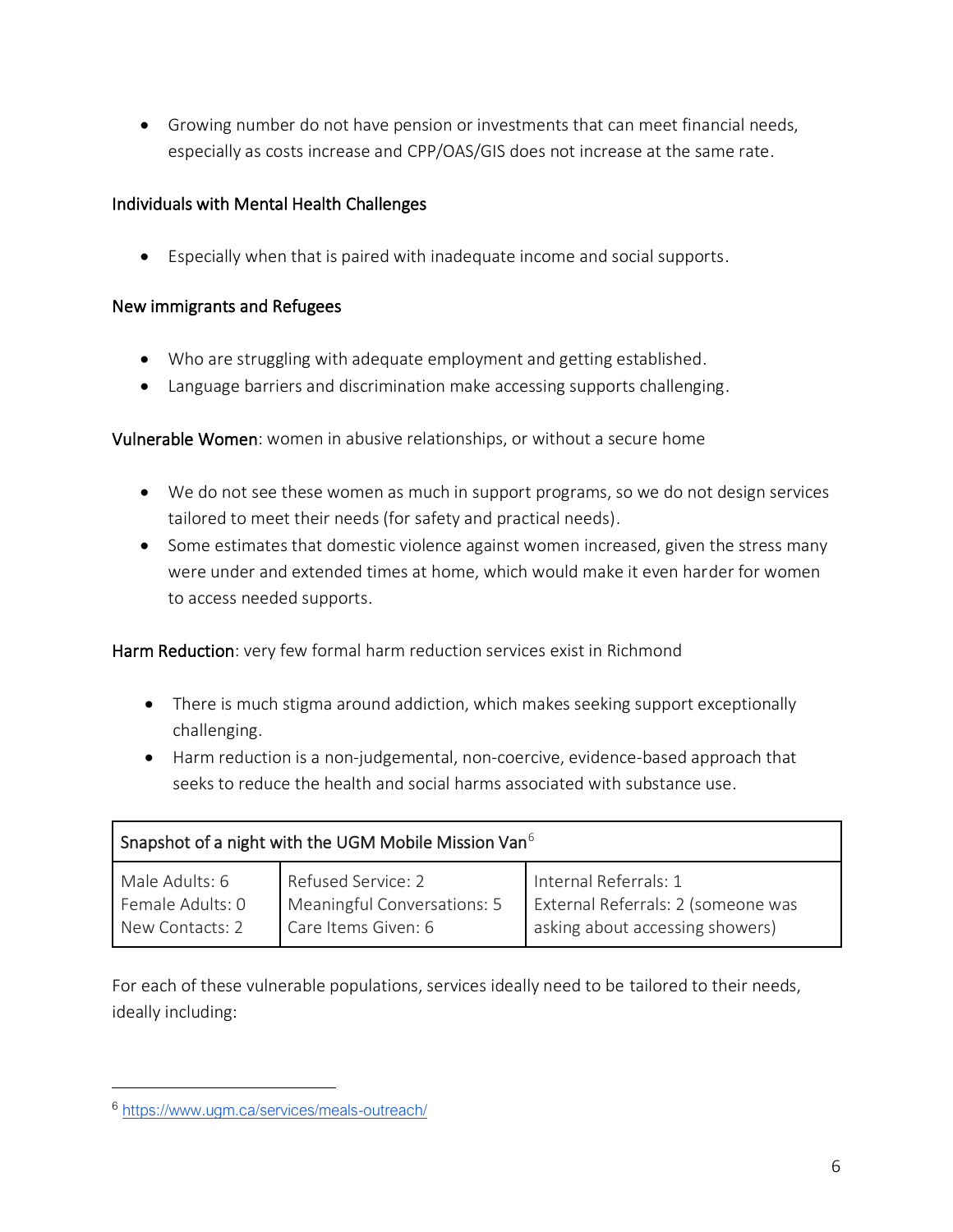- Being geographically close to where individuals live
- Feeling safe
- Having peer-support

# <span id="page-9-0"></span>PANDEMIC LESSONS

We knew, and were shown again in the pandemic, that extra and longer-term support is better than haphazard crisis responses. When we have secure housing, food, income, and autonomy to make choices about our lives, we do not need to operate in crisis mode and rely on social services.

Service providers in Richmond also shared these lessons learned:

- Collaboration There is value in a central organization of communication and resource sharing so all groups can learn about existing assets.
	- o Valuable to know what exists in our neighbourhood, city, region, and beyond.
	- o Change will happen with input from multiple sectors.
	- o Bringing in city representatives, and/or other groups with power and resources can help to make this happen.
- Partnerships Partnerships with communal agencies were invaluable, and strengthened during the pandemic.
	- o When trusted relationships existed, adaptations could happen quickly (resource sharing, new programs, shared space arrangements).
- Income & Financial Support
	- o No formalized funding models for "one-offs," or individuals who need crisis relief, not ongoing support exist in Richmond. However, there are several churches, agencies, and individuals who quietly provide this kind of support.
	- o Reponses like the Canadian Emergency Response Benefit (CERB) were valuable to many, but not available for some who are work outside of official workforces, or the informal sector (i.e., domestic labourers, caregivers, sex workers).
- Agency One of the hardest things during the pandemic was the high and necessary focus on safety, which altered normal program operations and delivery.
	- o Program participants and many long-time volunteers could no longer participate in program delivery, and thus lost the opportunity to serve their community, which is vital for our sense of self and agency.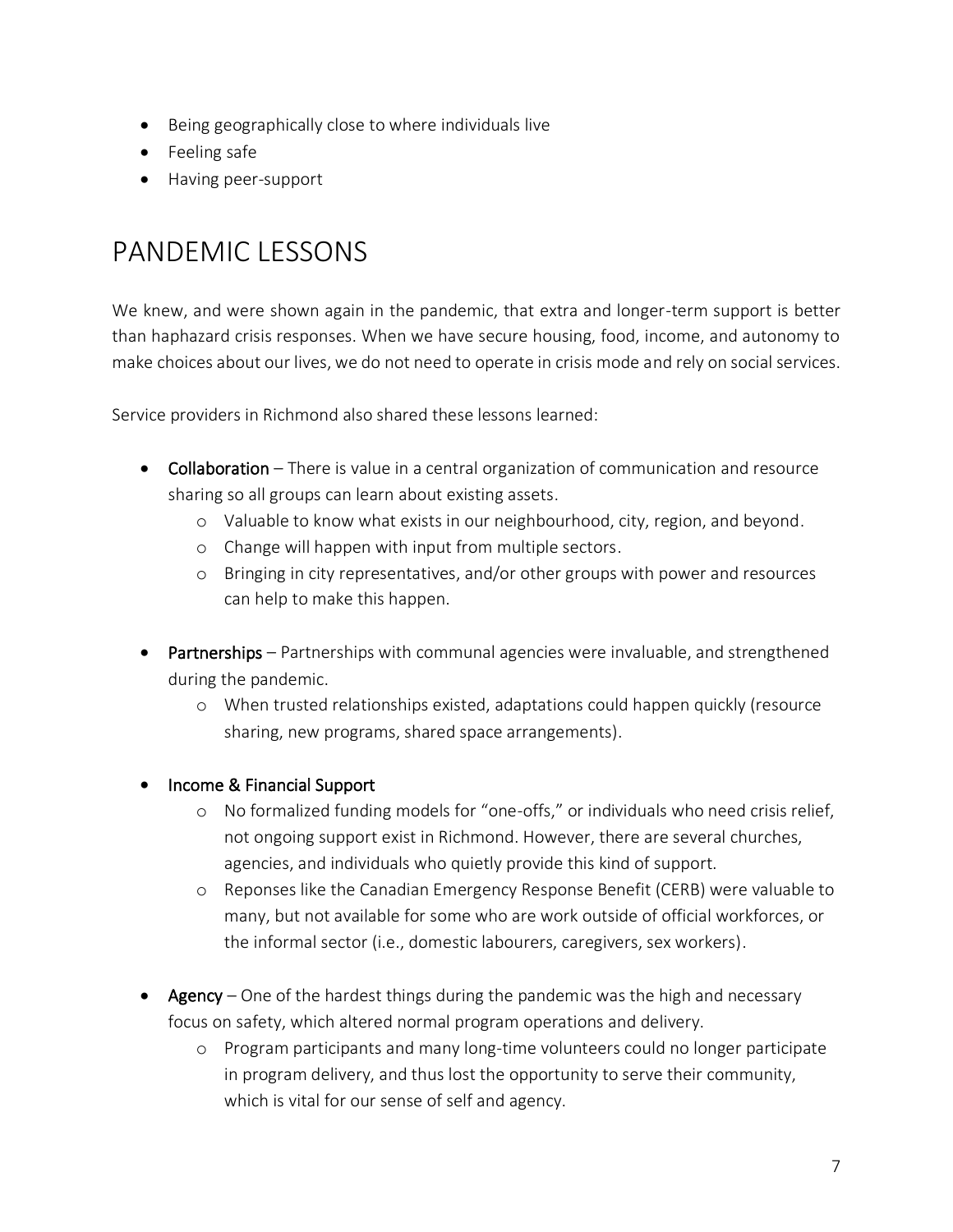- Awareness As vulnerabilities were exposed, we also saw an unprecedented awareness raising of the challenges of poverty, both locally and internationally.
	- o Although a compassionate understanding of vulnerabilities is only the first step, it is necessary in order to take the next step towards transformational supports.

### <span id="page-10-0"></span>RECOMMENDATIONS

In researching the policy landscape, it is evident that policies targeting food security, poverty reduction, and community wellness present bold action plans, but lack the associated funding, metrics, and evaluation processes to achieve these goals. Emergency funding during the pandemic provided much needed and necessary support to agencies working to address food insecurity. This allocation of funding demonstrates that governments are able to provide the appropriate resources, yet only when confronted head-on with the consequences of poverty. In order to address the root causes of food insecurity and poverty and create transformative systems change, longer-term, more sustainable funding commitments will be required.

There are many projects in the community looking into the themes around food security that have been explored in this report. Most recently, the Richmond Food Bank commissioned a [study](https://drive.google.com/file/d/1xnAs-PGU3f2UZZ9Rudswat1Gm7L2m93H/view?usp=sharing) conducted by Dr. Chris Hergesheimer around the emergency food provision network in Richmond. Dr. Hergesheimer's recommendations are focused on building network capacity and increasing collaboration, coordination, and data sharing amongst service providers.

This report focuses on the needs and gaps spotlighted from conversations with community meal providers. Addressing the underserved populations highlighted here, and acting on the pandemic lessons will take mutual aid or communities coming together to support each other. The recommendations below are grouped under themed headings, however many of these recommendations touch on multiple themes, not just the one.

### <span id="page-10-1"></span>**ADVOCACY**

- Along with personal support, community groups, municipalities, and other organizations are encouraged to commit to engage in **advocacy** and **awareness** (or partner with those who have the skills and capacity) around adequate income supports (especially for individuals with disabilities), housing options, childcare, and elder care.
- Continue to **collaborate to press the City for action and funding** on concrete poverty reduction efforts. The faith community and other agencies will always be willing to do this work, but need funding and resources in order to do so.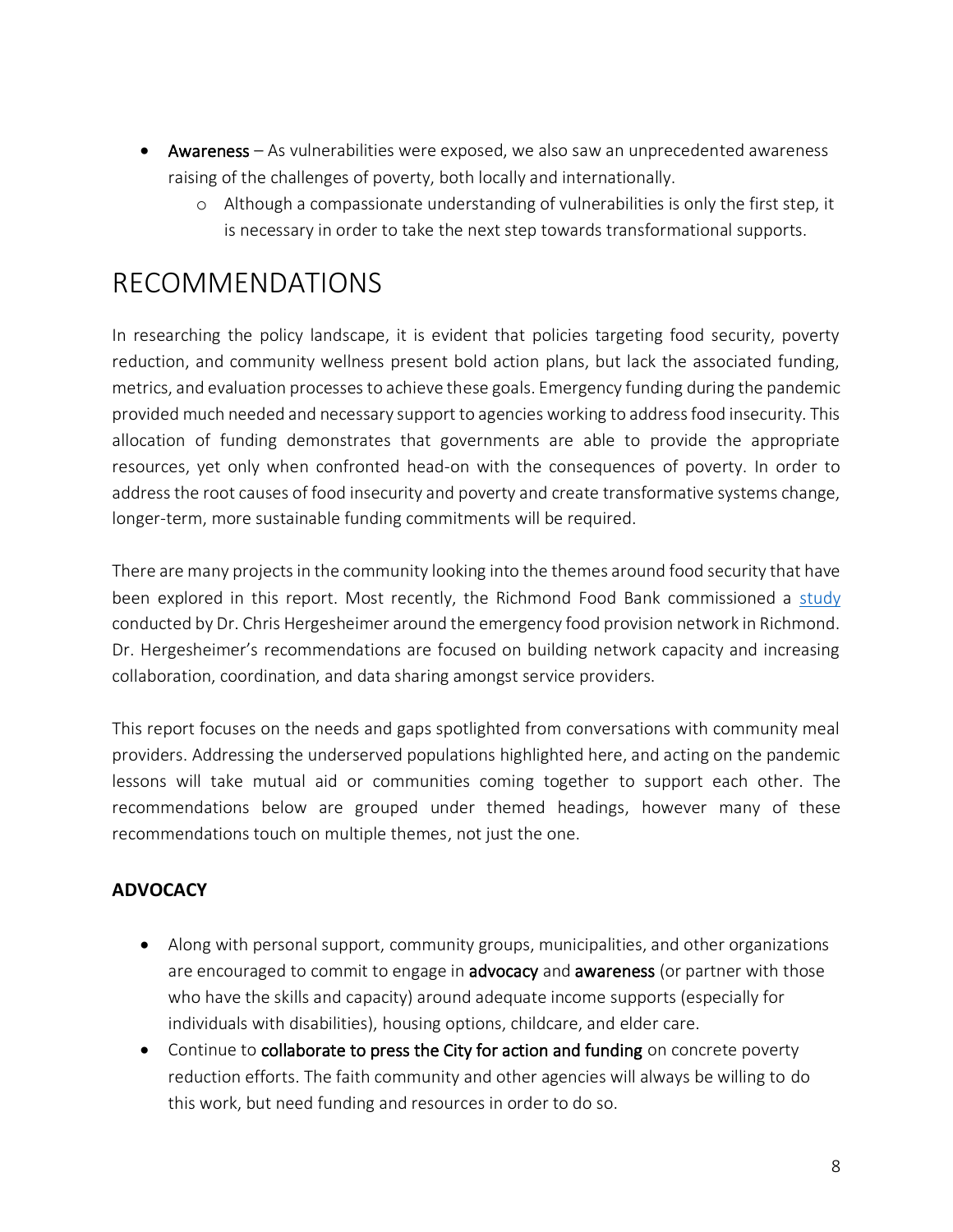#### <span id="page-11-0"></span>**COLLABORATION**

- Community members want to help give them **direction** on what is really helpful and where they can make meaningful contribution to the community.
- Conduct consultations with those accessing community meals to better understand their needs and lived experiences. Authentic engagement with these stakeholders in the development of programs will ensure that programs are able to meet their needs in a way that is grounded in dignity and respect.
- Mutual support in fundraising, succession and strategic planning especially for smaller community programs.

#### <span id="page-11-1"></span>**COMMUNICATION**

- Those of us who have influence must get to know and share the experiences and desires of those who are vulnerable, increasing their social capital in acceptable and respectful ways.
- Support those on the front lines to access technology and do the necessary reporting to ensure programs can be planned accordingly.
- Support communication between agencies, ensuring trust and information sharing, while respecting confidentiality of the individuals we are supporting.

#### <span id="page-11-2"></span>**LEARNING**

- Community meals are far removed from corporate charity, and can thus be more responsive and focused on the presents needs of their community.
- Addressing racism, cultural prejudices, and NIMBYism. Reponses and support should be contextualized and take into account each guest's lived experience.
- Learn more about the needs and patterns of the **transient** population.
- Cultivate an understanding and awareness about the unique, traditional, and cultural needs and preferences of **Indigenous** communities in Richmond.
- Ensure frontline staff and volunteers learn about grief and compassionate responses to the added stress that many vulnerable individuals are living with.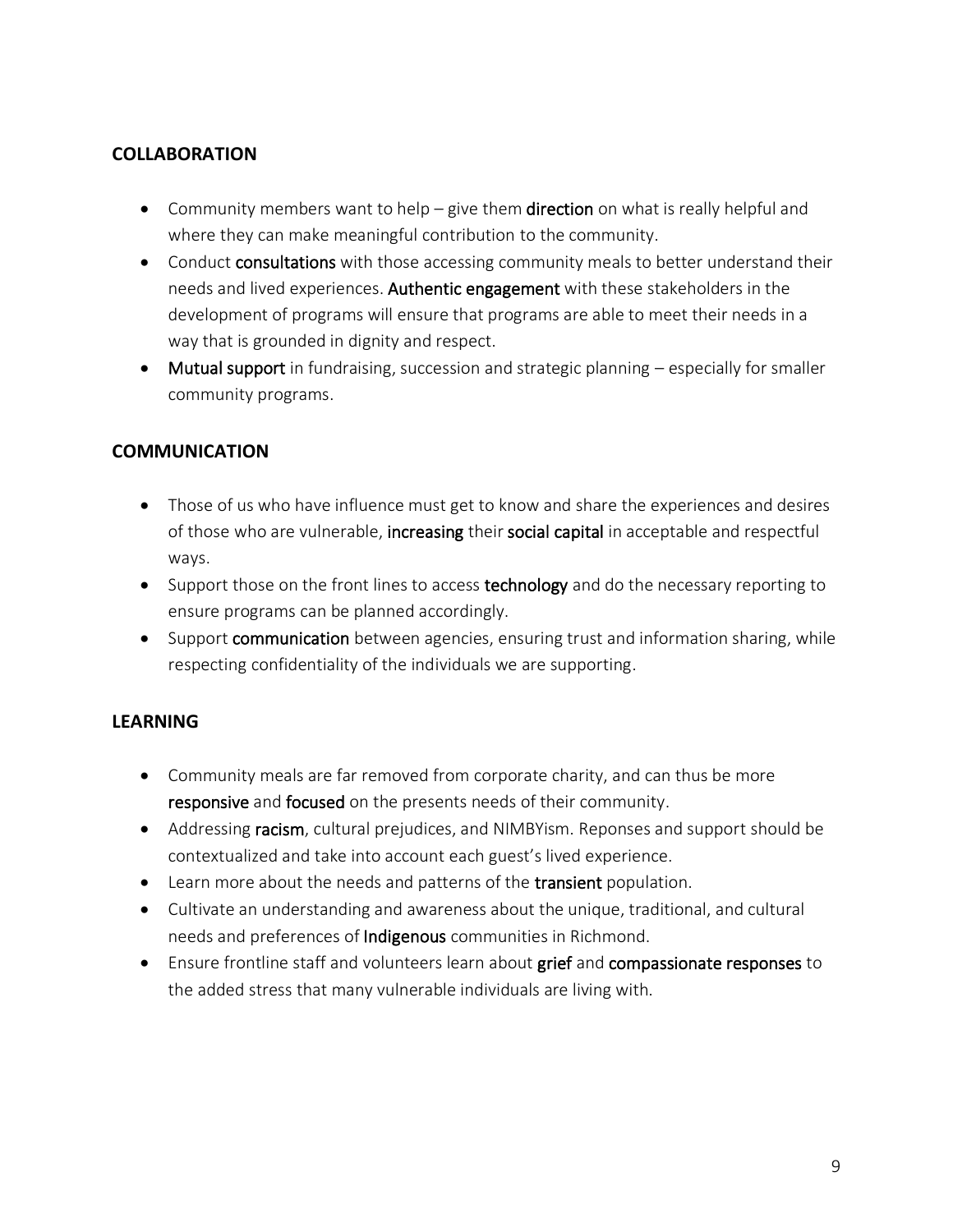#### <span id="page-12-0"></span>**OUTREACH**

- Outreach to those who cannot come to the established supports happens by a few but could reach people sooner. Outreach programs will first need to build trust, then connect individuals to services.
- Trauma informed mental health services tailored to specific needs of each arena/season.

#### <span id="page-12-1"></span>**ONGOING DATA COLLECTION**

• We must know that current state of supports, needs, gaps, and how different policies and events (i.e. income assistance rates, the pandemic, or changing weather patterns) affect those who are vulnerable in our neighbourhoods. We aim to next update this report in the summer of 2023, unless there is enough change and uncertainty to warrant revisiting it sooner.

### <span id="page-12-2"></span>CONCLUSION

During an interview for this report, one of the program staff, referring to both the food they share and the lessons they had learned in this unusual year said, "We keep what we have by giving it away." The wisdom of this paradox is evident in the abundance of food and collaboration in Richmond, amidst the sober realities of the struggles of those living without adequate food and protective policies. The pandemic has renewed desire for a formalized network of collaboration amongst service providers, and has caused a recognition that charitable food distribution is admirable and necessary as a stopgap response, but does little to address the root causes of food insecurity. The resilience and adaptability of Richmond service providers and their guests alike are the silver lining on our present mutual crisis. The sober reality is that impactful policy development partnered with concrete investments in social infrastructure by the multiple levels of government is still required to tackle the underlying factors leading to food insecurity. In an ideal world, community meals would not be needed, but enjoyed for the joy of it – *to build and bring community together*.